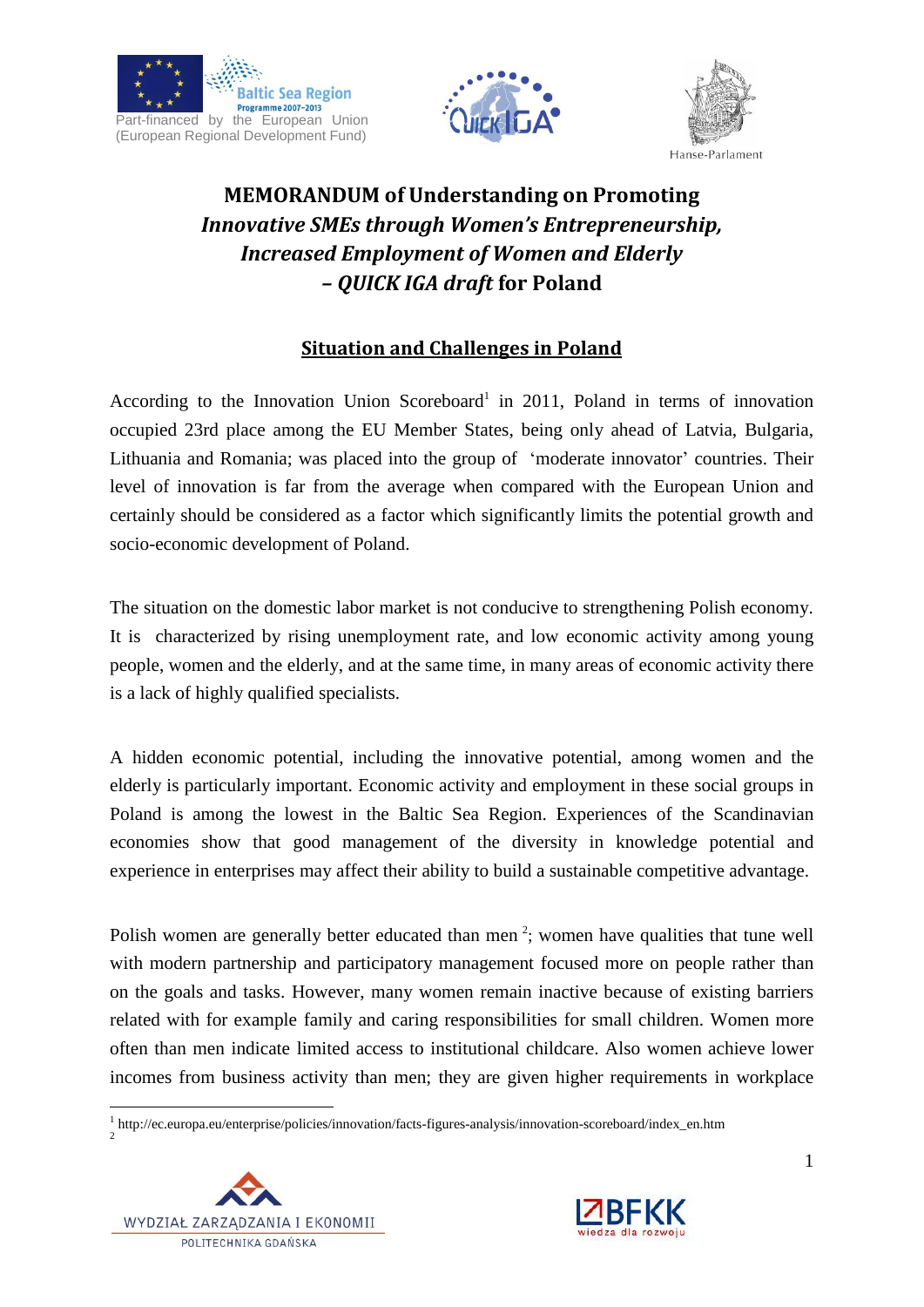





than men; and are less likely to be promoted. They also experience wage discrimination<sup>3</sup>. In terms of entrepreneurship measured by the number of self-employed (business without employees), Poland scores 5th place in Europe, in terms of the share of enterprises run by women in this group of entities, and scores 12th place with the rate of  $35,1\%$ <sup>4</sup>.

Poland is faced with an increasing ageing process, the demographic situation created by growing life length among Poles, low fertility rate means that the elderly people are going to increase their share in the Polish population. GUS predicts that while in 2010 the number of people in retirement age was 6,44 million people, that in 2035 it will grow to 9,62 million, and at the same time factor of demographic load population in the retirement age changes from 26 to 46 in 2035<sup>5</sup>.

Because of the growing number of people in immobile and post production age, and because of the pension reform introduced in 2012, economic activity of Poles will have to be extended, the challenge is to ensure that this group is given appropriate conditions and work organization, and to encourage the use of knowledge possessed by them and skills that can be a factor in increasing the competitiveness of enterprises, especially SMEs. Promotion of intergenerational dialogue and the use of the rich potential of the elderly for the innovative economy corresponds with objectives of "Government Program for the Elderly Social Activity for 2012-2013" and "Human Capital Development Strategy 2020"<sup>6</sup>.

## **Memorandum of Understanding**

As the signatories of the memorandum, representatives the local government, nongovernmental organizations, industry associations, public organizations, we recognize the current problematic situation and challenges faced by Poland, by signing this memorandum we commit to:

<sup>6</sup> *Strategia Rozwoju Kapitału Ludzkiego 2020*. Projekt. Ministerstwo Pracy i Polityki Społecznej, Warszawa 2013. http://www.mpips.gov.pl/praca/strategie-i-dokumenty-programowe/strategia-rozwoju-kapitalu-ludzkiegosrkl---projekt-z-31072012-r/





 $\frac{1}{3}$ 4

<sup>&</sup>lt;sup>5</sup> [http://www.mpips.gov.pl/gfx/mpips/userfiles/\\_public/1\\_NOWA%20STRONA/Aktualnosci/seniorzy/Rzadowy](http://www.mpips.gov.pl/gfx/mpips/userfiles/_public/1_NOWA%20STRONA/Aktualnosci/seniorzy/Rzadowy) %20Program%20ASOS\_2012-2013.pdf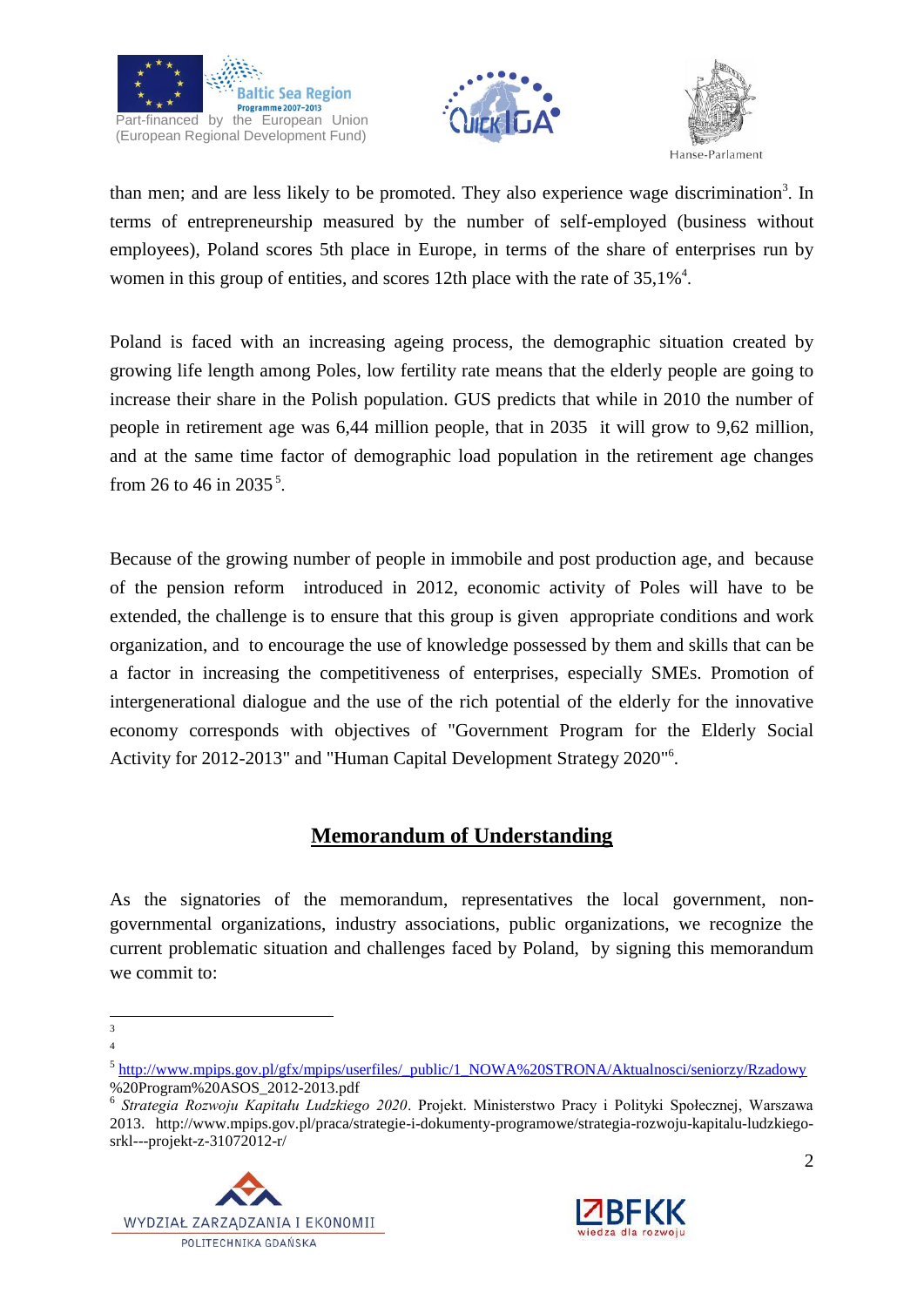





- 1. Supporting actions aimed at equality at work women and men, so that their full potential could be leveraged for the purpose of promoting creativity and know-how development.
- 2. Promotion of the sustainable employment of women and the elderly as enhancing their life quality. This employment has important impact upon the competitiveness of regional and national economy.
- 3. Engagement in the ongoing dialogue with all relevant stakeholder groups to create optimal conditions in the area of employment, business, education, culture and social policies.
- 4. Promoting wide access to information on gender- and age-management in organizations with the purpose of: strengthening the job activity primarily among women and the elderly and increasing the employability among SMEs.
- 5. Commitment to the promotion of entrepreneurship in general and, in particular, of companies created by women, in order to increase the number of women entrepreneurs and start-ups as well as to create additional work places.
- 6. Acknowledgment that education is the main key for fostering innovation, competitiveness and creation jobs. Therefore, the signatories would like to promote education and training in general, as well as the development and approval of entrepreneurship education policy and its effective implementation in Poland.
- 7. The signatories appreciate the initiatives developed by the project "Innovative Small and Medium Enterprises by Gender and Age" and as long as it is possible support their implementation in Poland.

*By undersigning the Memorandum we agree to support all forms of cooperation aimed at the effective use of knowledge and experience of women and the elderly which enhance the competitiveness and innovativeness of SMEs on the regional, domestic and international level.*

*Other institutions and organizations are invited to join this Memorandum and to take an active part in the important social, economic and political task to promote opportunities for women and the elderly in the SME sector in Poland.*

#### Signatories:



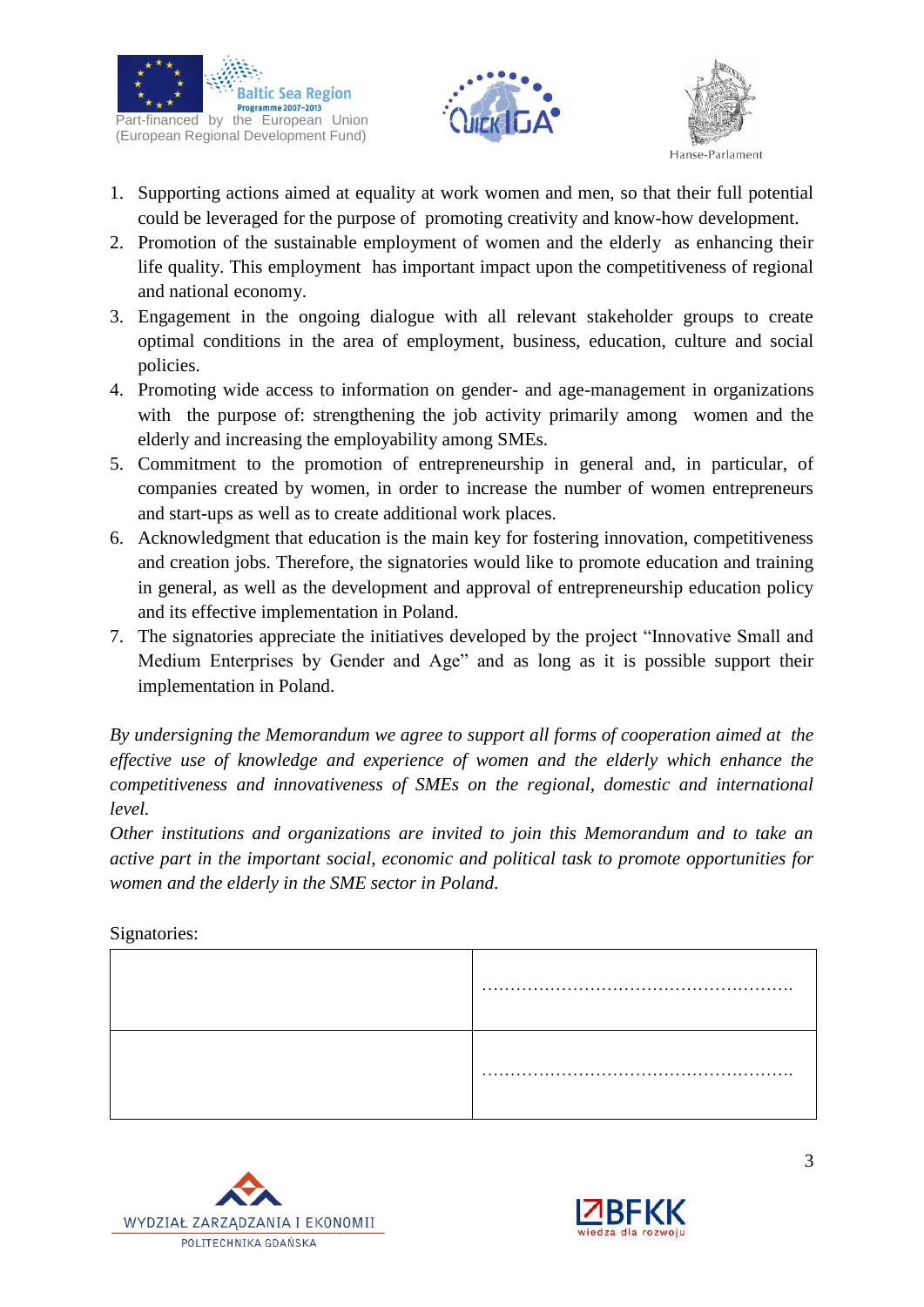





Hanse-Parlament

| .<br>$\ddot{\phantom{0}}$ |
|---------------------------|
|                           |

| Prezydent Miasta Białegostoku                                       |  |
|---------------------------------------------------------------------|--|
| Wojewódzki Urząd Pracy w Białymstoku                                |  |
| Białostocka Fundacja Kształcenia Kadr                               |  |
| Izba Przemysłowo-Handlowa w Białymstoku                             |  |
| Izba Rzemieślnicza i Przedsiębiorczości<br>W<br>Białymstoku         |  |
| Podlaskie Stowarzyszenie Właścicielek Firm -<br>Klub Kobiet Biznesu |  |



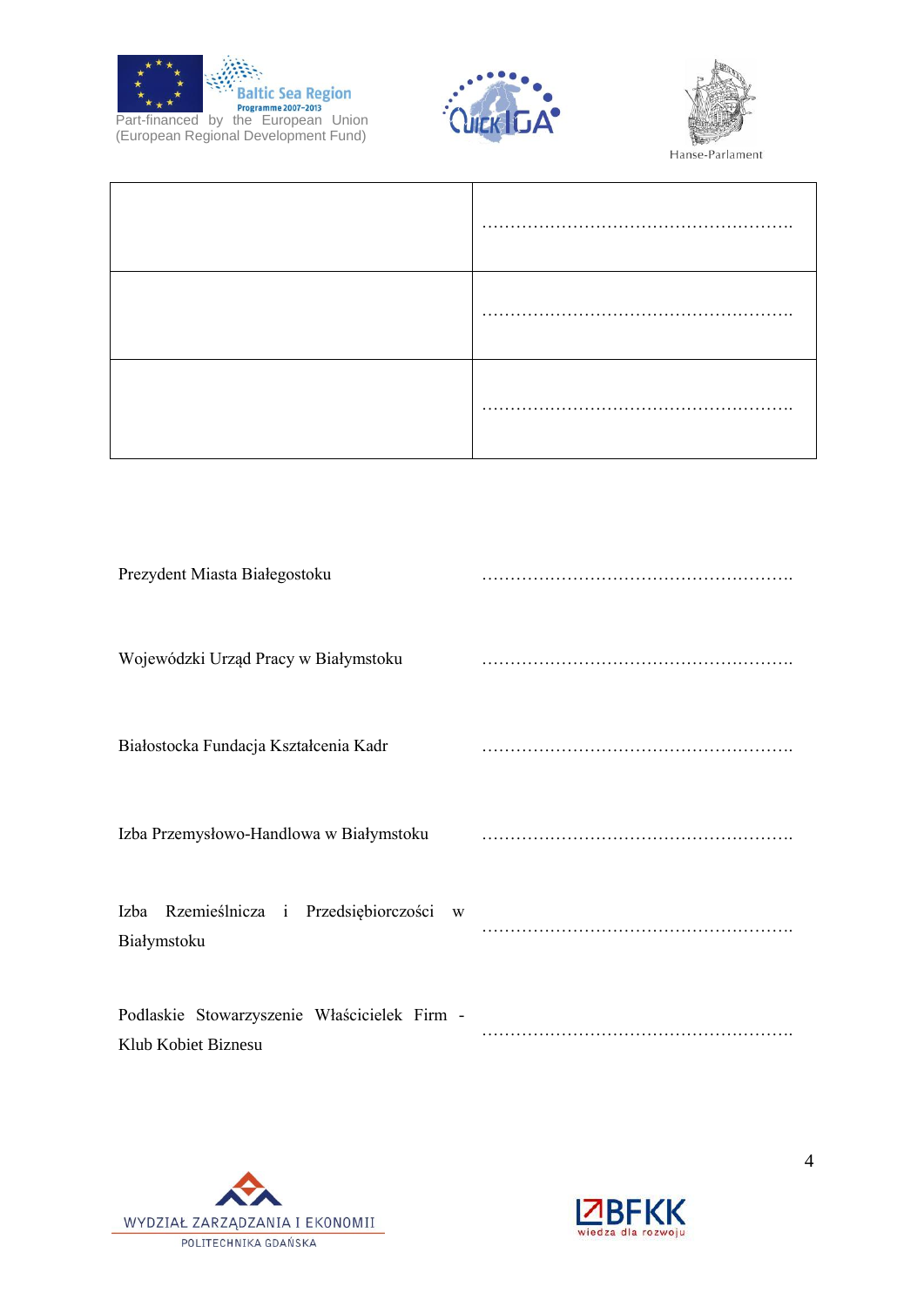





……………………………………………….

Wydział Ekonomii i Zarządzania Uniwersytetu w Białymstoku

## **Annex**

The Memorandum is completed within the project "*Innovative SMEs by Gender and Age* (*QUICK-IGA*)". The challenges in the Baltic Sea Region, addressed by this project, as well as the objectives of the project pursued by 13 project partners are described below.

## **Challenges in the Baltic Sea Region**

Equal opportunities, irrespective of economic requirements, are an important social concern. Required are, *inter alia*:

- $\triangleright$  a higher labor force participation of women in general.
- $\triangleright$  promotion of women activities in management positions.
- $\triangleright$  promotion of self-employment especially of women.
- $\triangleright$  a higher labor force participation of older persons.
- $\triangleright$  equal remuneration for equal work.

But increased labor force participation of women and elderly is seen as an urgent need in the light of changing conditions also for economic reasons, mainly for the following ones:





5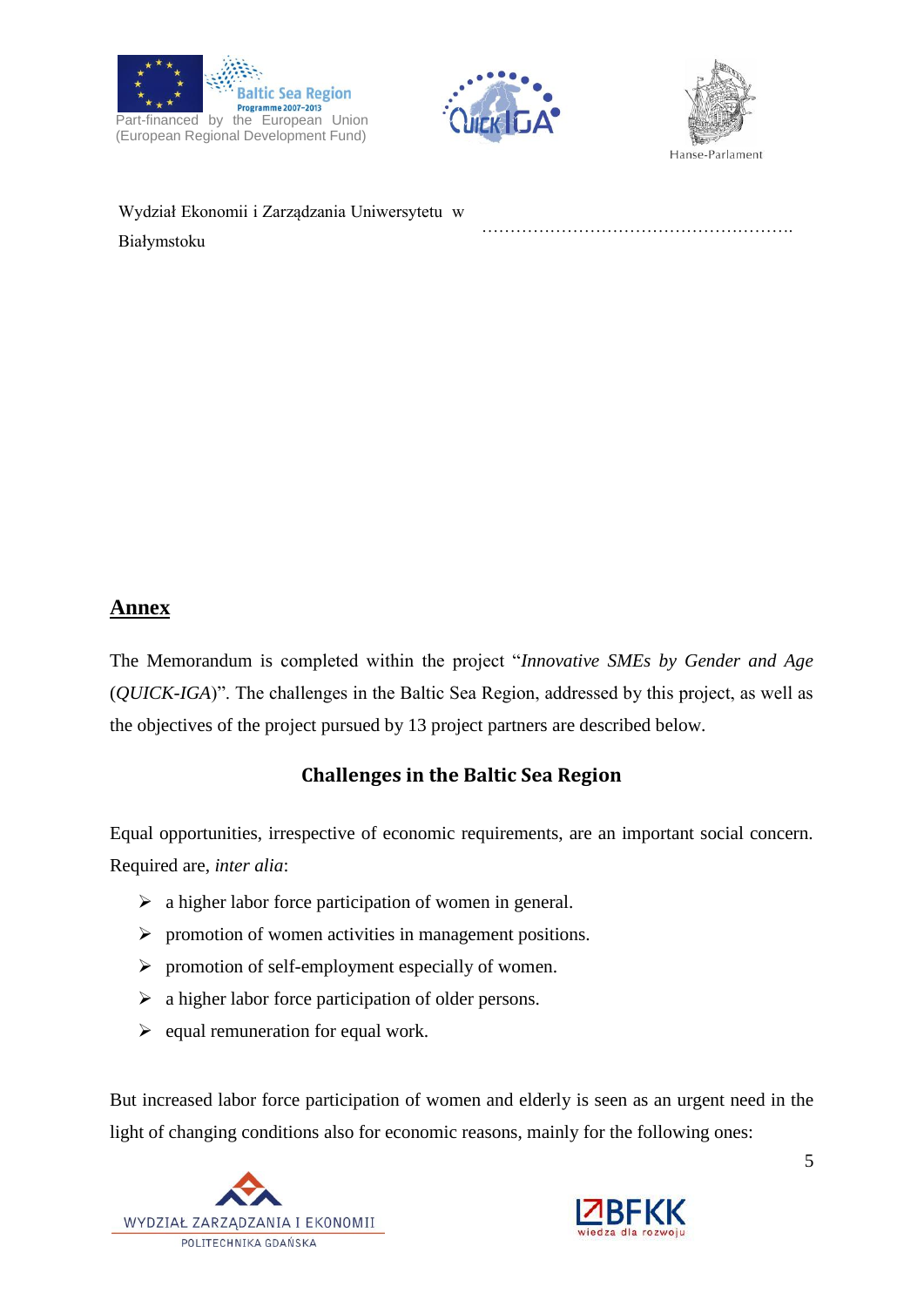





- 1. The number of people of working age shall decrease in all the Baltic Sea region countries, with the exception of Sweden, up to 18.4% by 2030. The number of working people in the Baltic States is decreasing also due to the high emigration rate as the result of economic recession**.** The emphasis should be applied to the development of economy and increasing employment of unemployed people. In the long run the further rising shortage of entrepreneurs, managers and professionals increasingly inhibit economic development. Therefore a better utilization of the domestic potential workforce is urgently needed, especially by higher labor force participation of women and elderly, but also by reducing youth unemployment and promoting employability of young adults.
- 2. A serious bottleneck always affects a growing entrepreneurial gap. Entrepreneurial skills should be promoted widely and result in a higher proportion of self-employment. A significant increase of women in management positions, as independent entrepreneurs or entrepreneurs increases entrepreneurial potential and contributes significantly to bridging the entrepreneurial gap.
- 3. For the Baltic countries in general good growth prospects are predicted. The best future projections are generally made for small and medium enterprises (SMEs), which now already represent for 99% of all businesses and up to 70% of all jobs. The power of SMEs in the labor market is much smaller than that of the large companies, so the SMEs are threatened to become losers with respect to development. In such a way this existing growth potential would remain largely unused and the overall economic development of a country / region would suffer in the long term. Increased promotion of participation of women and elderly in SMEs is therefore of particular interest to these audiences as well as for the overall economic development.
- 4. Global competition requires strong productivity of the entire Baltic Sea region, especially the southern neighboring countries. This is only possible through innovation in new products, processes and services as well as in work processes and working conditions. Investigations of leading German personnel consultants have led to the following results in 2011: Companies with a higher proportion of women and a wise use of the experience and know-how of elderly are generally more innovative and productive. Through



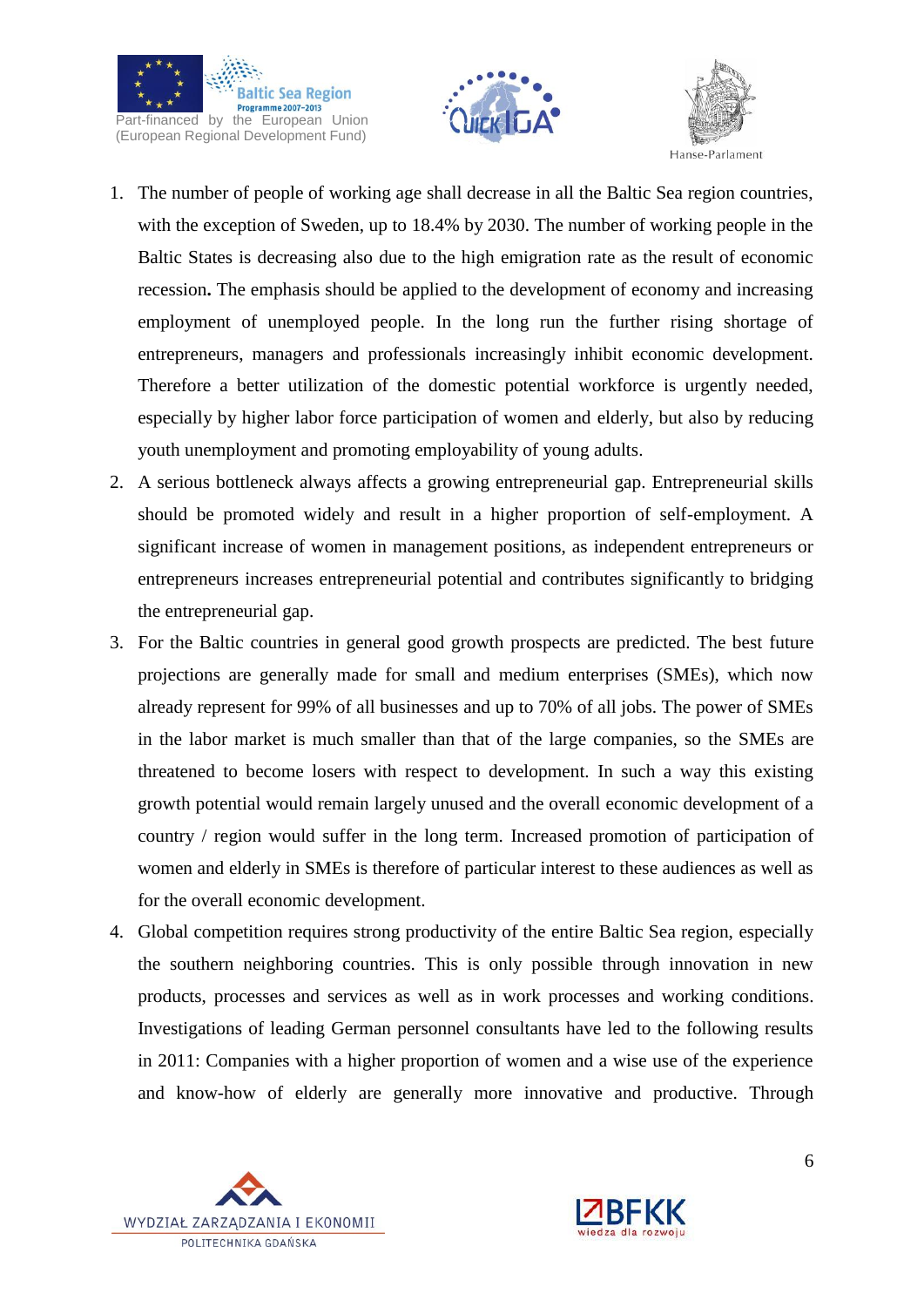





increasing the proportion of women and elderly, innovation and business productivity tend to benefit.

- 5. In addition to technical innovation, product and process innovation in growing share of knowledge-intensive services are becoming increasingly important. The greatest innovation and productivity reserves lie in the human resources and organizational development, including education. Corresponding development contributes to better equal opportunities and improves competitiveness. In all these areas the innovative power of women and the experience and knowledge of elderly is a very considerable endogenous potential that should be utilized for the benefit of target groups and the entire society.
- 6. Creation of equal opportunities, in particular promotion of employment and selfemployment of women and elderly, can boost innovation, productivity and sustainable growth. This will also make indispensable contribution to the management of other current problems - such as high youth unemployment, emigration of young and skilled workers or looming lack of entrepreneurs and skilled workers.

### **Innovative SMEs by Gender and Age**

The project "*Innovative Small and Medium Enterprises by Gender and Age*" addresses the mentioned challenges and elaborates solutions. The following objectives will be pursued:

- $\checkmark$  Leveling of equal opportunities for women south of the Baltic Sea with the ones of northern countries;
- $\checkmark$  strengthening the promotion of innovation in small and medium enterprises by developing working cultures, which explicitly improve the equal opportunities of women;
- $\checkmark$  supporting the regional development in order to optimally develop the human capital and competitiveness through gender and education policy.

In four levels the project focuses on the following activities:

1. Individually: Boost motivation and workability, thus increasing the rate of women and elderly participating in work life, through qualification of consultants and the development of a manual;